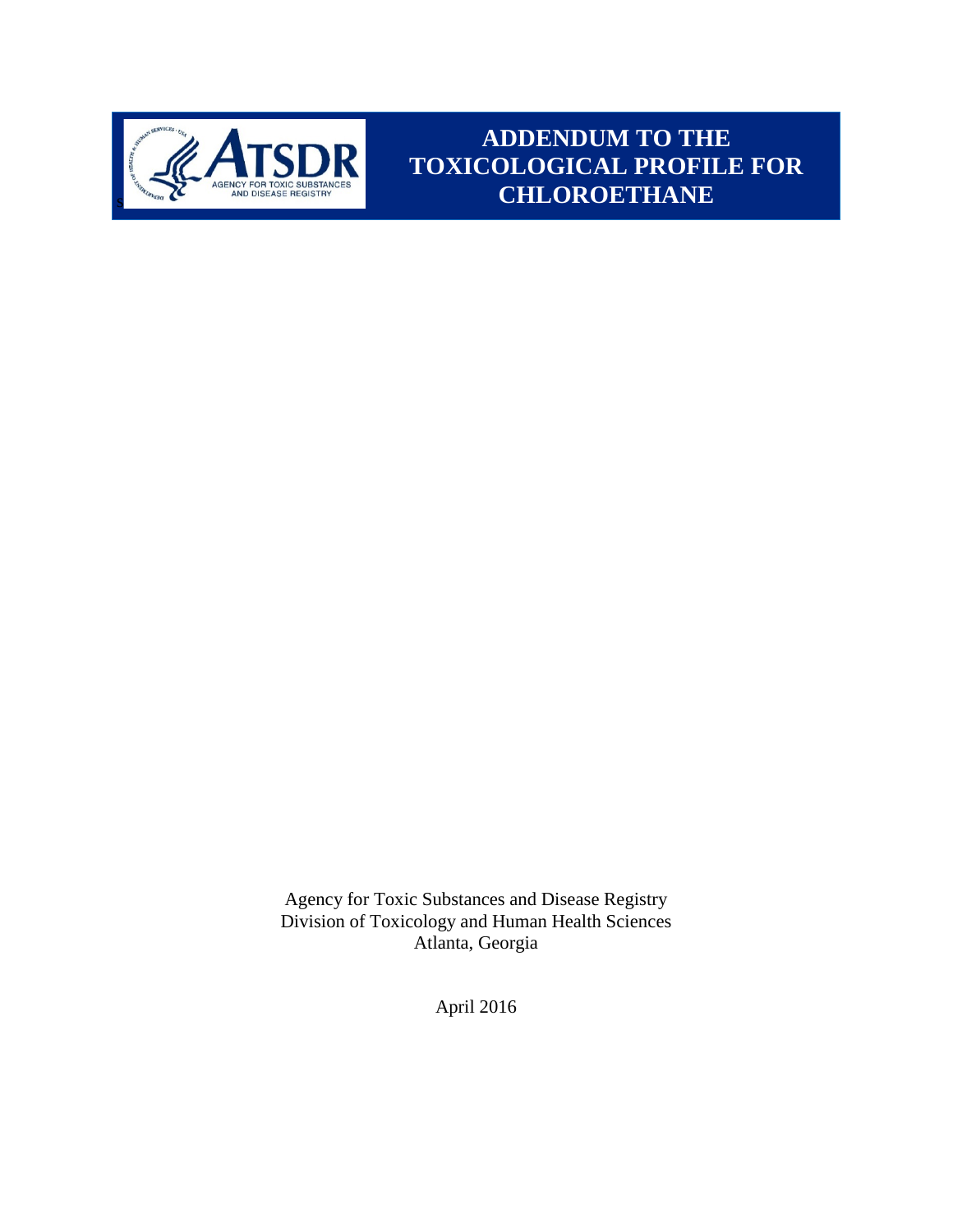# **CONTENTS**

| 2.3.5 Physiologically Based Pharmacokinetic (PBPK)/Pharmacodynamic (PD) Models  4 |  |
|-----------------------------------------------------------------------------------|--|
|                                                                                   |  |
|                                                                                   |  |
|                                                                                   |  |
|                                                                                   |  |
|                                                                                   |  |
|                                                                                   |  |
|                                                                                   |  |
|                                                                                   |  |
|                                                                                   |  |
|                                                                                   |  |
|                                                                                   |  |
|                                                                                   |  |
|                                                                                   |  |
|                                                                                   |  |
|                                                                                   |  |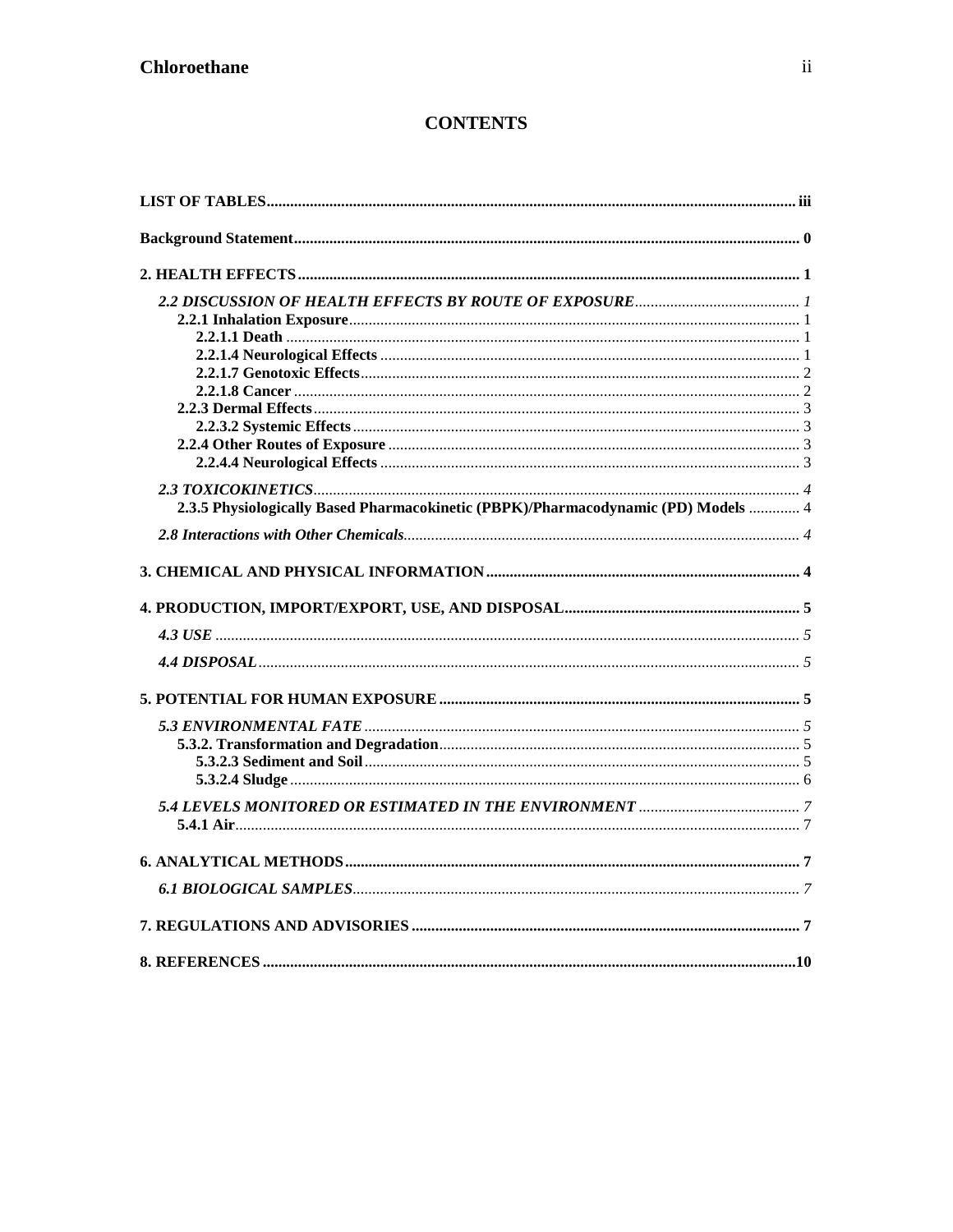# **LIST OF TABLES**

<span id="page-2-0"></span>

|--|--|--|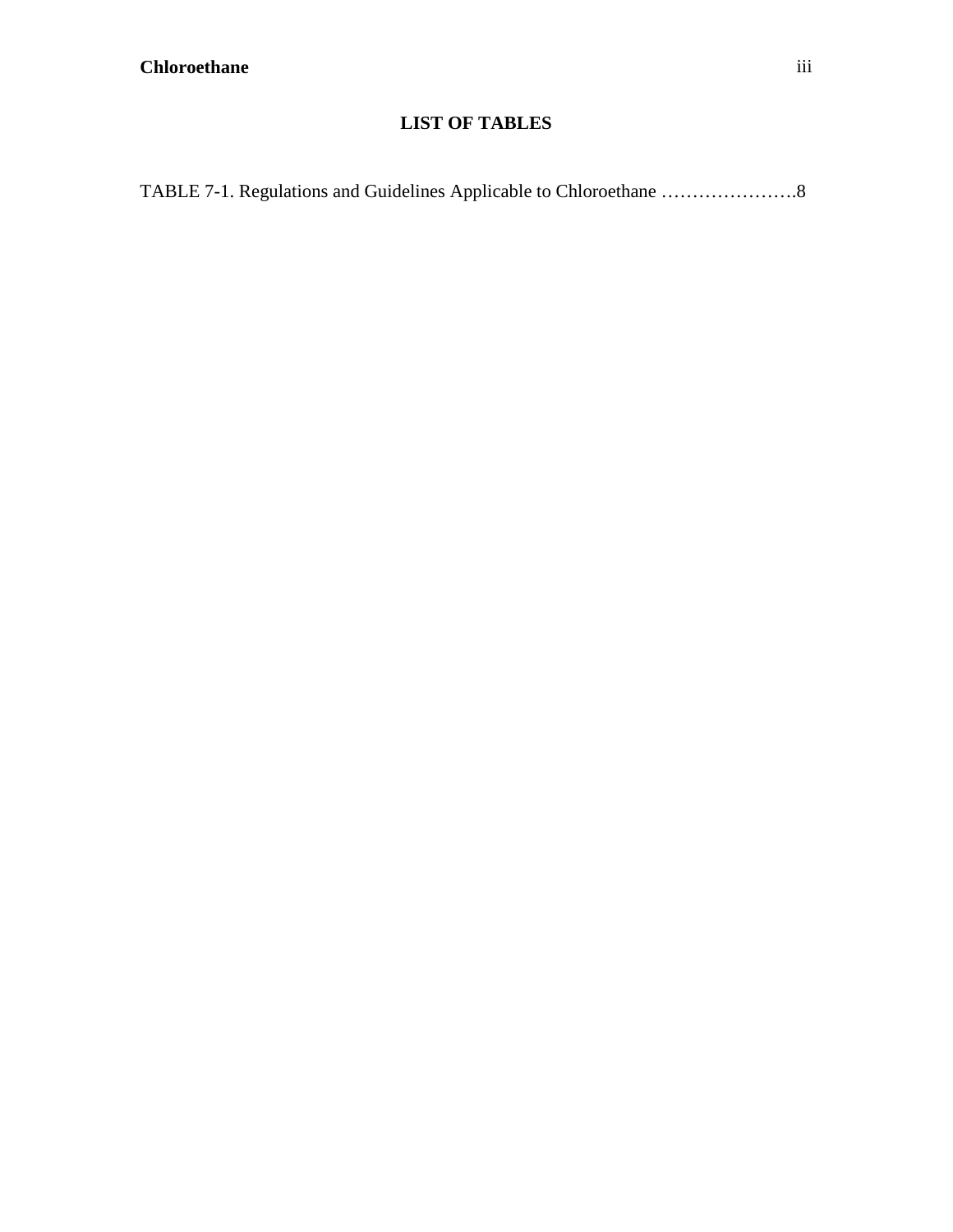#### **Chloroethane** iv

#### **CONTRIBUTORS**

Authors of the Addendum:

Francisco A. Tomei Torres, Ph.D. ATSDR, Division of Toxicology and Human Health Sciences, Atlanta, GA

Sam Keith, M.S. ATSDR, Division of Toxicology and Human Health Sciences, Atlanta, GA

Chemical manager and authors of the toxicological profile:

G. Daniel Todd, Ph.D. ATSDR, Division of Toxicology and Human Health Sciences, Atlanta, GA

Carol Eisenmann, Ph.D. Sciences International, Inc., Alexandria, VA

Kara B. Altshuler, Ph.D. Sciences International, Inc., Alexandria, VA

This Addendum has undergone the following ATSDR internal reviews:

1. ATSDR internal clearance process review.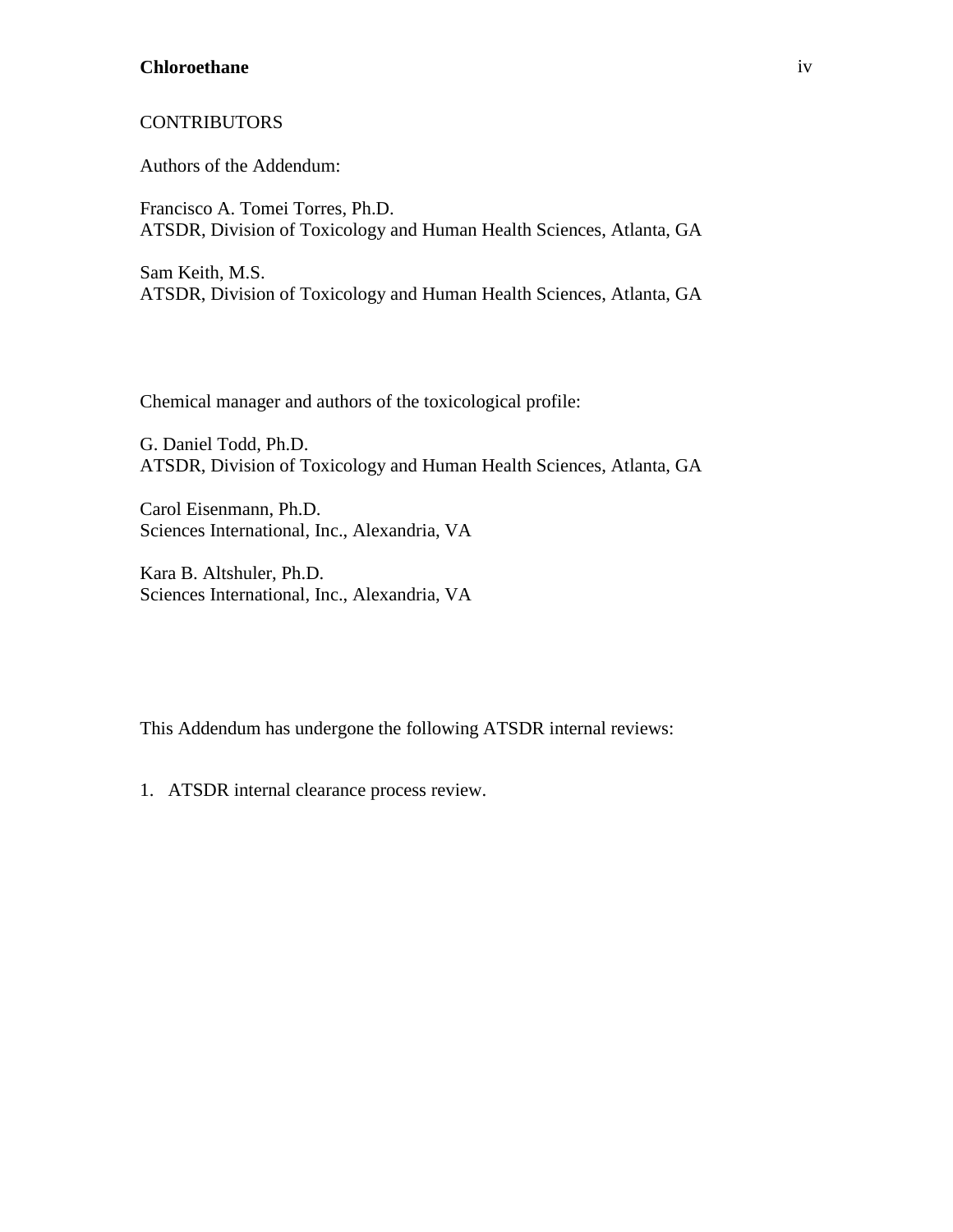#### **ADDENDUM for Chloroethane Supplement to the 1998 Toxicological Profile for Chloroethane**

#### <span id="page-4-0"></span>**Background Statement**

*This addendum to the [Toxicological Profile for Chloroethane](https://goo.gl/8jJPYS) supplements the Toxicological Profile for Chloroethane that was released on December 1998.* 

*Toxicological profiles are developed in response to the Superfund Amendments and Reauthorization Act (SARA) of 1986, which amended the Comprehensive Environmental Response, Compensation, and Liability Act of 1980 (CERCLA or Superfund.) CERCLA further states that the Administrator will "establish and maintain inventory of literature, research, and studies on the health effects of toxic substances" (Title 42, Chapter 103, Subchapter I, § 9604 [i] [1] [B]).* 

*This addendum is a non-peer–reviewed supplement containing scientific data that were published in the open peer-reviewed literature since the release of the toxicological profile in 1992.* 

*Chapter numbers in this addendum coincide with the [Toxicological Profile for](https://goo.gl/8jJPYS)  [Chloroethane](https://goo.gl/8jJPYS) (1998). This document should be used in conjunction with the profile. It does not replace it.*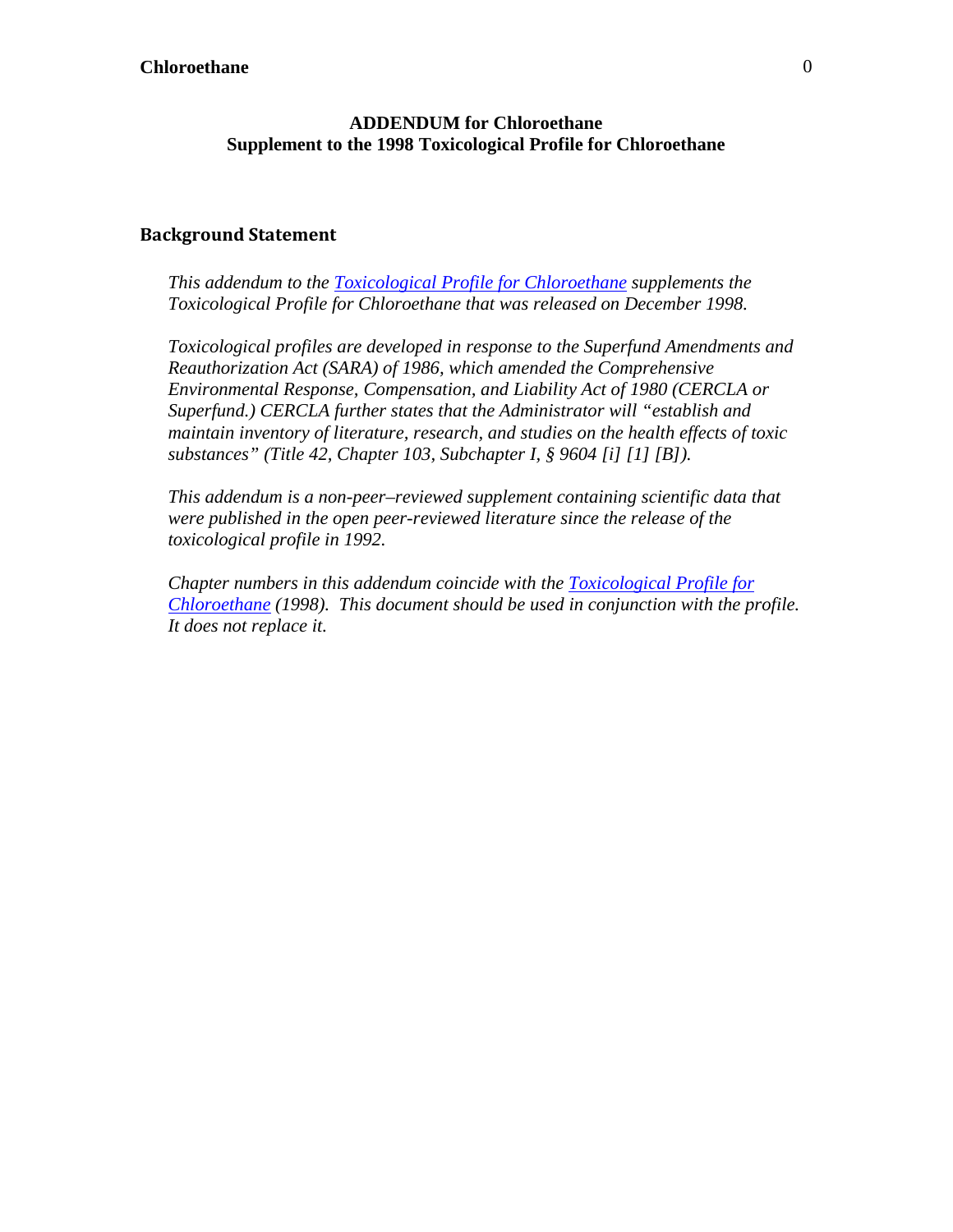## <span id="page-5-0"></span>**2. HEALTH EFFECTS**

## <span id="page-5-1"></span>**2.2 DISCUSSION OF HEALTH EFFECTS BY ROUTE OF EXPOSURE**

#### <span id="page-5-2"></span>**2.2.1 Inhalation Exposure**

#### <span id="page-5-3"></span>**2.2.1.1 Death**

Broussard et al. (2000) studied the case of a 30-year-old white male found dead in a locked apartment with a rag held loosely in his mouth. Cans labeled as VCR head cleaner (chloroethane) were found next to the body. The concentrations of chloroethane in the tissues and body fluids of the deceased were

- blood  $-423$  mg/L,
- $\bullet$  urine 35 mg/L,
- $\bullet$  vitreous 12 mg/L,
- brain  $-858$  mg/kg, and
- $\bullet$  lungs 86 mg/kg.

Phenylpropanolamine, and low therapeutic levels of diazepam  $(64 \mu g/L)$  and nordiazepam (126 µg/L) were detected during toxicological analysis.

Based on a literature search, the authors believe that this is the first report of chloroethane levels in tissue (Broussard et al. 2000).

Holder (2008) analyzed the toxicity of chloroethane and compared it to that of bromoethane. He observed, based on references cited therein, that

- chloroethane is not very toxic as illustrated by  $LC_{50s}$  of 60,000 to 70,000 ppm, and
- acute mortality in humans does not occur at concentrations below 50,000 ppm when chloroethane is inhaled as a recreational street-drug.

## <span id="page-5-4"></span>**2.2.1.4 Neurological Effects**

A 41-year-old African American male presented to the emergency department due to mental status changes and an inability to walk. After the blood alcohol and urine drug screen returned with negative results, a family member revealed that the patient frequently abused an inhalant containing the volatile solvent chloroethane.

The authors state that inhalants should be included in the differential diagnosis of patients presenting with acute mental status changes and neurologic impairment that resolve over less than one week (Finch and Lobo 2005).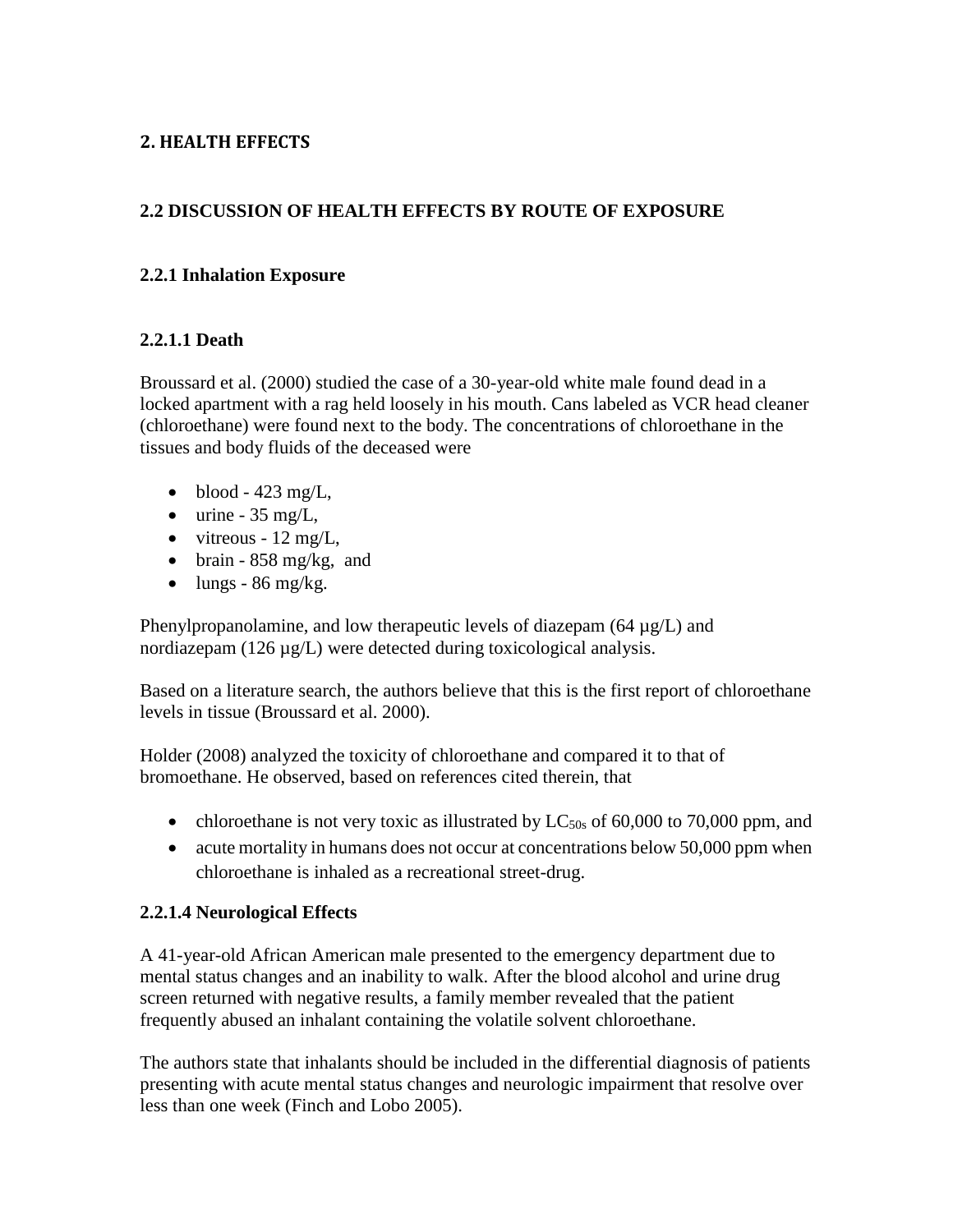# <span id="page-6-0"></span>**2.2.1.7 Genotoxic Effects**

Holder (2008) analyzed the toxicity of chloroethane and compared it to that of bromoethane. He observed, based on references cited therein, that

• significant genotoxicity is not observed below 40,000 ppm.

## <span id="page-6-1"></span>**2.2.1.8 Cancer**

There are animal studies that differ by species in terms of carcinogenic outcomes (from inhalation exposure to chloroethane) making it difficult to ascertain or predict human health effects with certainty.

Picut et al. (2003) reevaluated the pathology and incidence data of the National Toxicology Program (NTP 1989) inhalation studies because of the dramatically high rates of uterine neoplasms (induced by chemicals given by the inhalation route) and metastases. The NTP study had found that chloroethane induces endometrial neoplasms in the uterus of B6C3F1 mice following an inhalation route of exposure. The NTP's chronic bioassays resulted in an unusually high incidence of 86% uterine epithelial neoplasms in B6C3F1 mice (NTP 1989).

In the Picut study, the uterine neoplasms were classified as adenocarcinomas for chloroethane. The adenocarcinomas were invasive into the myometrium and the serosa, and metastasized to a wide variety of organs. Metastatic sites included most commonly the lung, lymph nodes, and ovary at unusually high rates of metastases (79% for chloroethane).

Picut et al. (2003) confirmed the earlier NTP (1989) results and concluded that the mechanism of uterine carcinogenesis by chloroethane is unclear.

Holder (2008) analyzed the carcinogenicity of chloroethane and compared it to that of bromoethane (a structural analogue). He observed, based on references cited therein, that

- chloroethane is generally not toxic to test rodents except for B6C3F1 female mice at very high exposure concentrations (15,000 ppm CE gas for 6 hr/day, 5 day/week for 100 weeks) resulting in uncommon to rare uterine malignant tumors, and
- although the true chloroethane dose –response function is not yet known, the data for test rodents (i.e. rats) indicating lack of adverse health effects is consistent with findings in many reports of environmental chloroethane exposures in humans.

Holder (2008) contrasted the relative low toxicity of chloroethane with the fact that the inhalation of 15,000-ppm chloroethane gas in air produced the highest incidence of an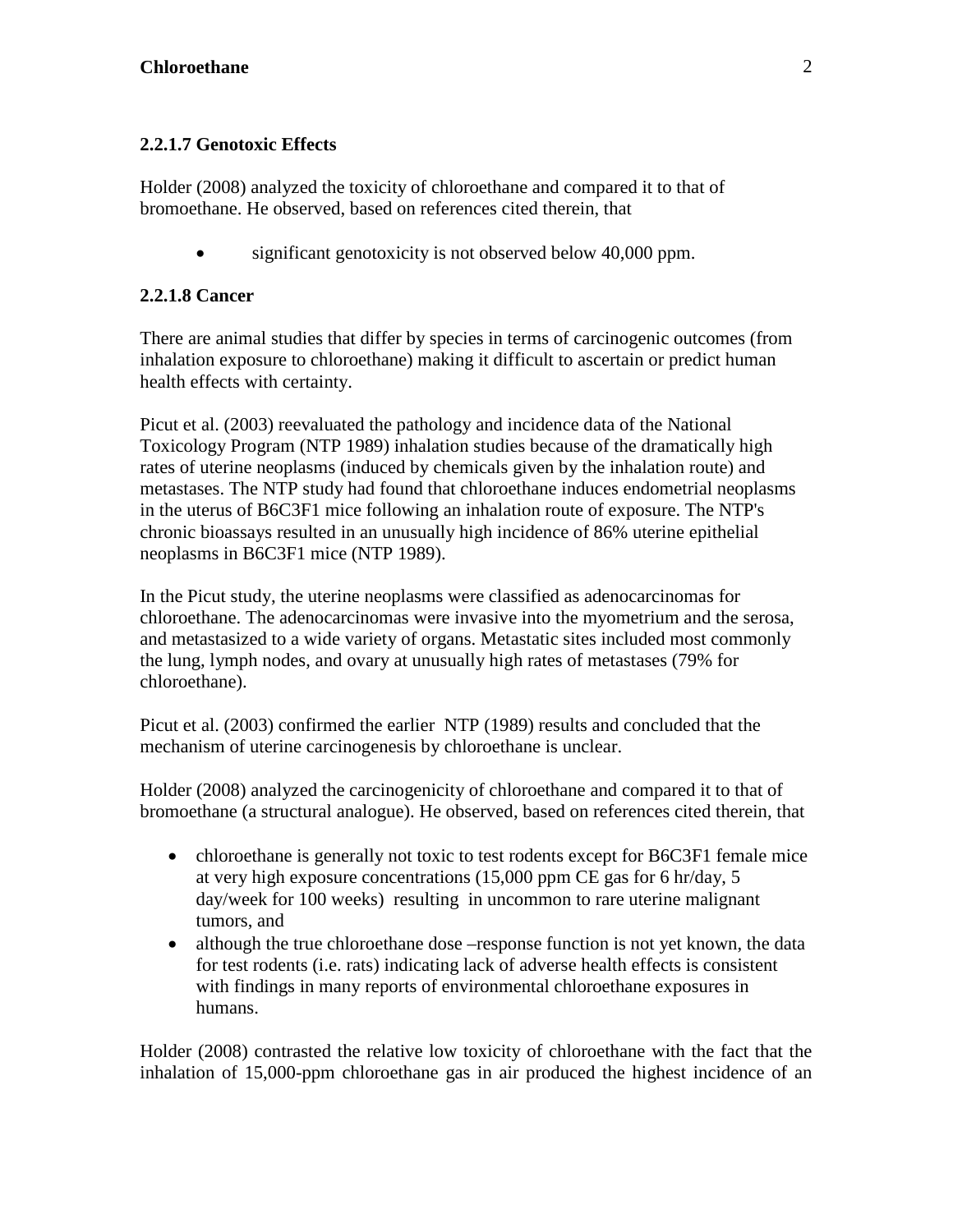uncommon-to-rare endometrial cancer in female mice, but not in rats. Bromoethane produced results similar to chloroethane.

The question then becomes, which of the two models, the mouse or the rat, apply to humans. This remains an unanswered question.

Female mice, but not female rats, develop uterine cancer when exposed to high concentrations (15,000 ppm) chloroethane (NTP 1989). Gargas et al. (2008) expanded an existing PBPK model for rats and developed chloroethane PBPK models for mice and humans to facilitate species comparisons. They developed and validated models of chloroethane absorption, disposition, metabolism, and elimination for mice, rats, and humans. They calculated GSH-conjugation rates for the liver, kidney, brain, ovary, adrenal gland, and uterus (Gargas et al. 2008). The PBPK modeling results reported here are consistent with the hypothesis that a GSH-derived metabolite of chloroethane, possibly in association with acetaldehyde, is involved with the mode of action for uterine tumors in mice.

## <span id="page-7-0"></span>**2.2.3 Dermal Effects**

## <span id="page-7-1"></span>**2.2.3.2 Systemic Effects**

## **Ocular effects**

Rodriguez andAscaso (2012) described a case where a patient suffered an acute burn of the ocular surface following chloroethane spray exposure. The patient had undergone excision of a papilloma on his superior right eyelid after slight freezing with the chloroethane spray.

# <span id="page-7-2"></span>**2.2.4 Other Routes of Exposure**

## <span id="page-7-3"></span>**2.2.4.4 Neurological Effects**

According to Holder (2008), chloroethane has over the years been used as a

- cryoanalgesic,
- cryoanes the tich for topical surgery, and
- as a human and animal general anesthetic in exposures lasting 0−2 hours.

Physicians often use chloroethane as a local refrigerant spray anesthetic. There are also reports describing its use in touch stimulus assessment. For example, Walsh et al. (2010) studied the use of a Neuropen monofilament vs. ethyl chloride for assessing loss of touch sensation during combined spinal-epidural anesthesia for caesarean section. Both touch stimulus modalities were found to be equivalent.

Researchers have also studied chloroethane (ethyl chloride)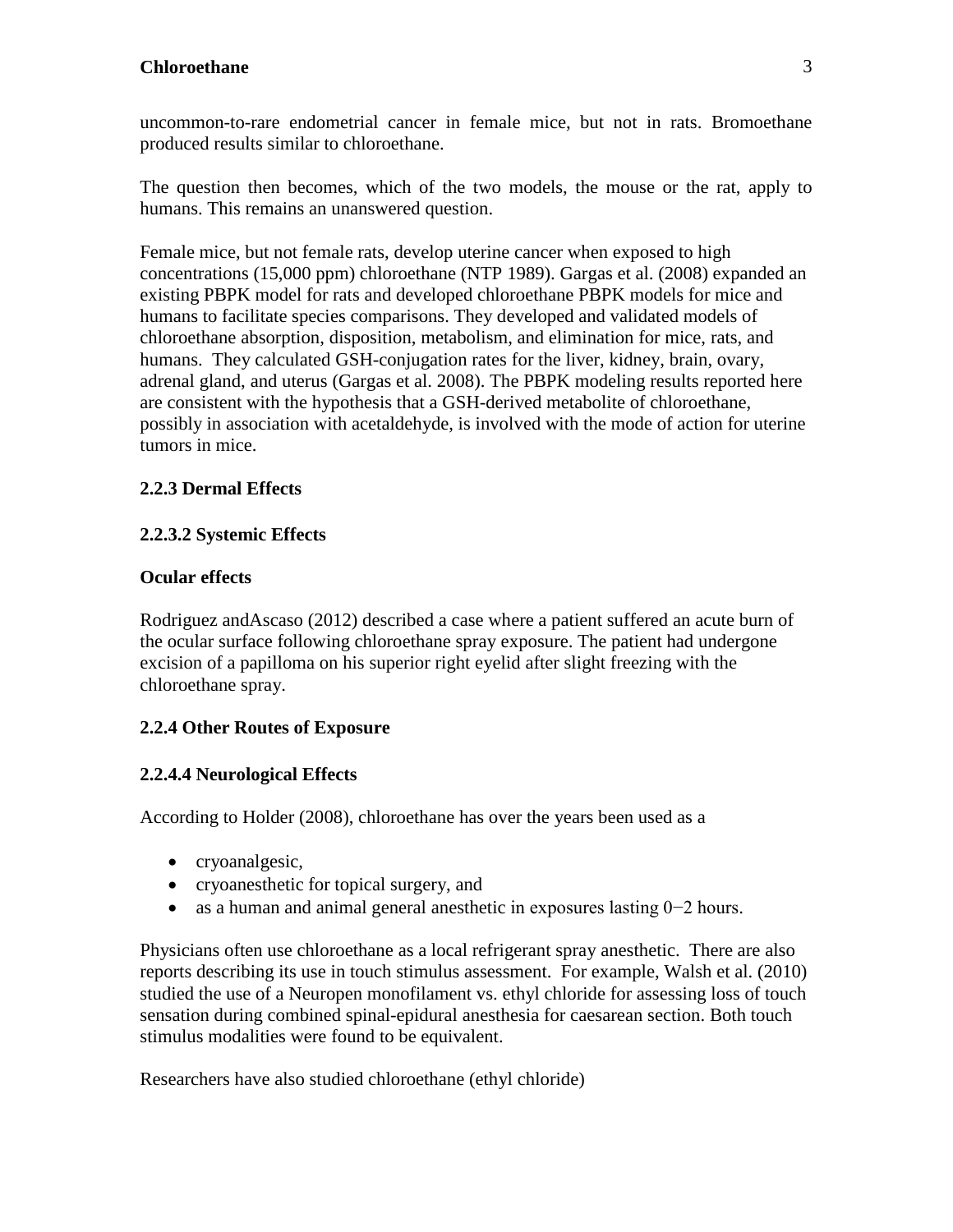- as a topical refrigerant spray for pediatric venipuncture for outpatient surgery (Schlieve and Miloro 2015),
- for prevention of pruritus (severe itching of the skin) in a skin prick test (Gal-Oz et al. 2015),
- for pain relief during needle electromy ography in flexor carpi radialis (a muscle of the human forearm) (Moon and Kim 2014),
- as a trigger of malignant hyperthermia (Hopkins 2011),
- for its acute reversible neurotoxicity associated with inhalation (Demarest et al. 2011; Senussi and Chalise 2015), and
- for its adverse effects as a topical anesthetic for tail biopsy of preweanling mice (Braden et al. 2015).

# <span id="page-8-0"></span>**2.3 TOXICOKINETICS**

## <span id="page-8-1"></span>**2.3.5 Physiologically Based Pharmacokinetic (PBPK)/Pharmacodynamic (PD) Models**

Female mice, but not female rats, develop uterine cancer when exposed to high concentrations (15,000 ppm) chloroethane (NTP 1989). Gargas et al. (2008) expanded an existing PBPK model for rats and developed chloroethane PBPK models for mice and humans to facilitate species comparisons. They developed and validated models of chloroethane absorption, disposition, metabolism, and elimination for mice, rats, and humans. They calculated GSH-conjugation rates for the liver, kidney, brain, ovary, adrenal gland, and uterus (Gargas et al. 2008). The PBPK modeling results reported here are consistent with the hypothesis that a GSH-derived metabolite of chloroethane, formed via oxidation by cytochrome P-450 (likely producing acetaldehyde) and conjugation with glutathione (GSH) (Gargas et al. 2008), is involved with the mode of action for uterine tumors in mice.

## <span id="page-8-2"></span>**2.8 Interactions with Other Chemicals**

Chloroethane in mammalian tissues is:

- oxidatively dechlorinated in an NADPH-and O<sub>2</sub>-dependent reaction, P450dependent metabolism, resulting in the formation of acetaldehyde (Fedtke et al. 1994a), or
- conjugated with glutathione (GSH) in a reaction catalyzed by GSHS-transferases (Fedtke et al. 1994b)

# <span id="page-8-3"></span>**3. CHEMICAL AND PHYSICAL INFORMATION**

**No updated data.**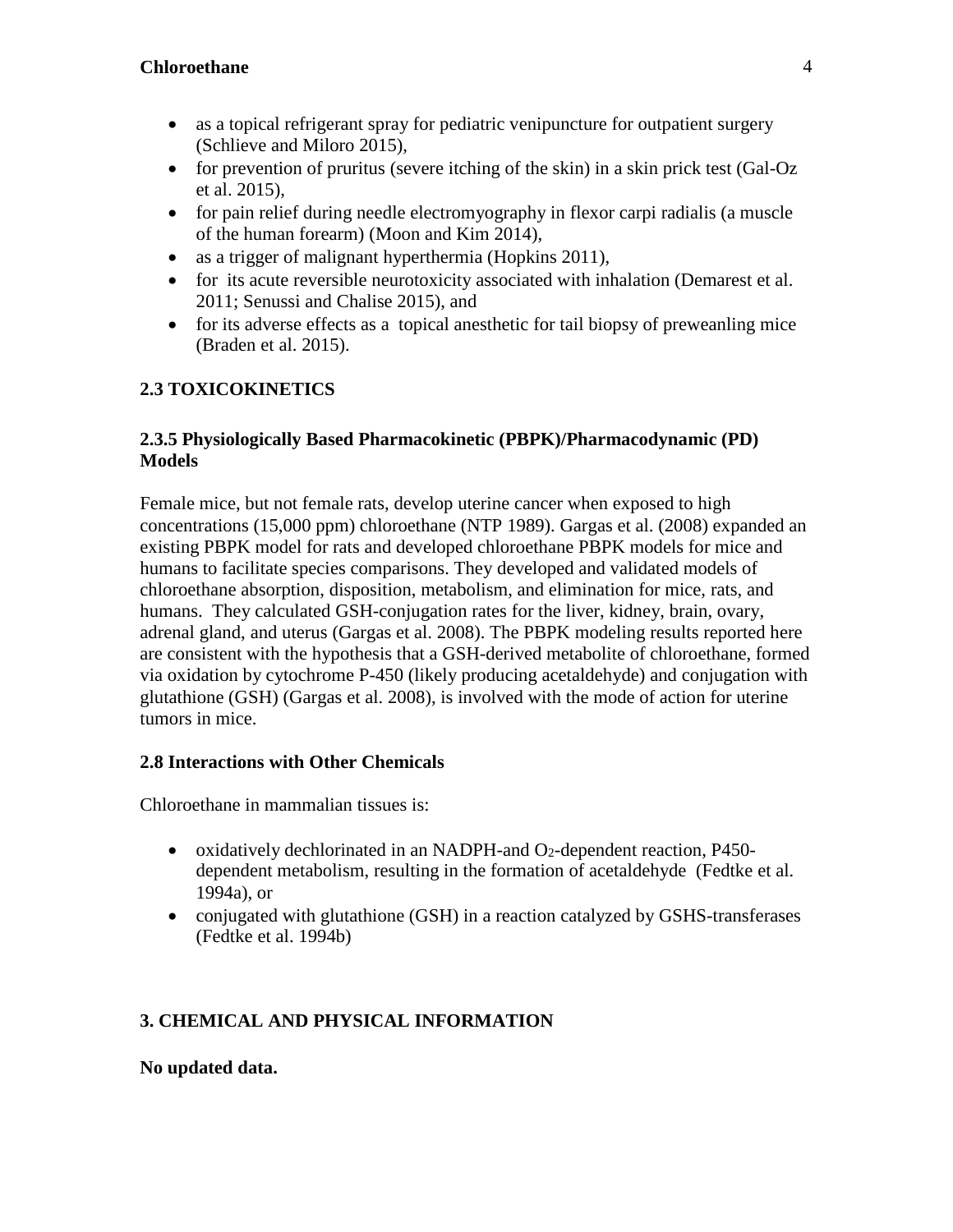# <span id="page-9-0"></span>**4. PRODUCTION, IMPORT/EXPORT, USE, AND DISPOSAL**

#### <span id="page-9-1"></span>**4.3 USE**

According to Holder (2008), chloroethane has over the years been used as a

- cryoanalgesic,
- cryoanesthetic for topical surgery, and
- as a human and animal general anesthetic in exposures lasting 0−2 hours.

Cho andAndrews (2013) determined the infrared spectra of manganese insertion, vinyl, and cyclic complexes prepared in reactions of laser-ablated Mn atoms with ethyl chloride, among other substances.

Talamo et al. (2012) used chloroethane to study the degree of pain experienced by patients undergoing a bone marrow aspiration and biopsy (BMAB), and to evaluate the effectiveness of several strategies aimed at reducing the pain score.

## <span id="page-9-2"></span>**4.4 DISPOSAL**

The dechlorinating activity of a methanogenic granular sludge from a methanol-fed upflow anaerobic sludge blanket reactor was investigated with chlorinated ethanes. The results revealed that

- this unadapted methanogenic consortium degraded all chloroethanes tested, and
- reductive hydrogenolysis and dichloroelimination were important dechlorinating mechanisms (van Eekert et al. 1999).

# <span id="page-9-3"></span>**5. POTENTIAL FOR HUMAN EXPOSURE**

# <span id="page-9-4"></span>**5.3 ENVIRONMENTAL FATE**

#### <span id="page-9-5"></span>**5.3.2. Transformation and Degradation**

#### <span id="page-9-6"></span>**5.3.2.3 Sediment and Soil**

Nitrifying activity was stimulated to study cooxidation of monohalogenated hydrocarbons by native populations of NH<sub>3</sub>-oxidizing bacteria. These slurries actively degraded chloroethane at maximum rates of 20-30 nmol/ml/hr that could be sustained for approximately 12 hours (Duddleston et al. 2002).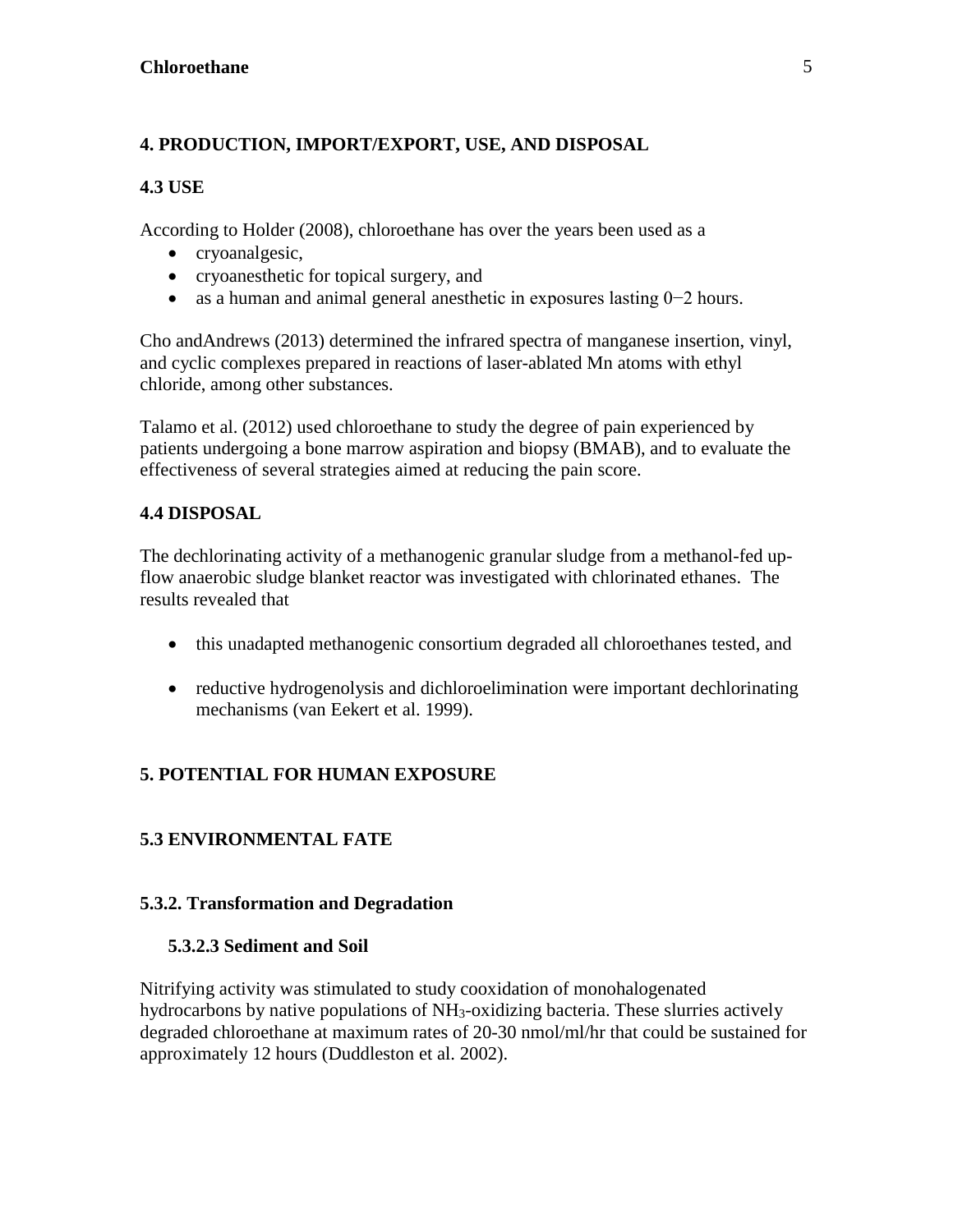Hommes et al. (1998) examined the influence of soil upon the cooxidation of a variety of halogenated and nonhalogenated hydrocarbons by *Nitrosomonas europaea*. Small quantities of Willamette silt loam (organic carbon content, 1.8%; cation-exchange capacity, 15 mmol/kg of soil) were suspended with *N. europaea* cells in a soil-slurry-type reaction mixture. The oxidations of ammonia and chloroethane were compared to results for controls in which no soil was added. Findings included that the modifying effects of soil on nitrite production and on the cooxidation of chloroethane could be circumvented by raising the ammonium concentration in the reaction mixture from 10 to 50 mM (Hommes et al. 1998).

## <span id="page-10-0"></span>**5.3.2.4 Sludge**

The dechlorinating activity of a methanogenic granular sludge from a methanol-fed upflow anaerobic sludge blanket reactor was investigated with chlorinated ethanes. Findings revealed that

- this unadapted methanogenic consortium degraded all chloroethanes tested, and
- reductive hydrogenolysis and dichloroelimination were important dechlorinating mechanisms (van Eekert et al. 1999).

Wu et al. (2013) found that a *Bacillus* strain capable of degrading chloroethane (ethyl chloride) showed the best growth for biodegradation at a pH value of 7.0, immobilized microorganism ratio of 5%, and temperature of 30℃.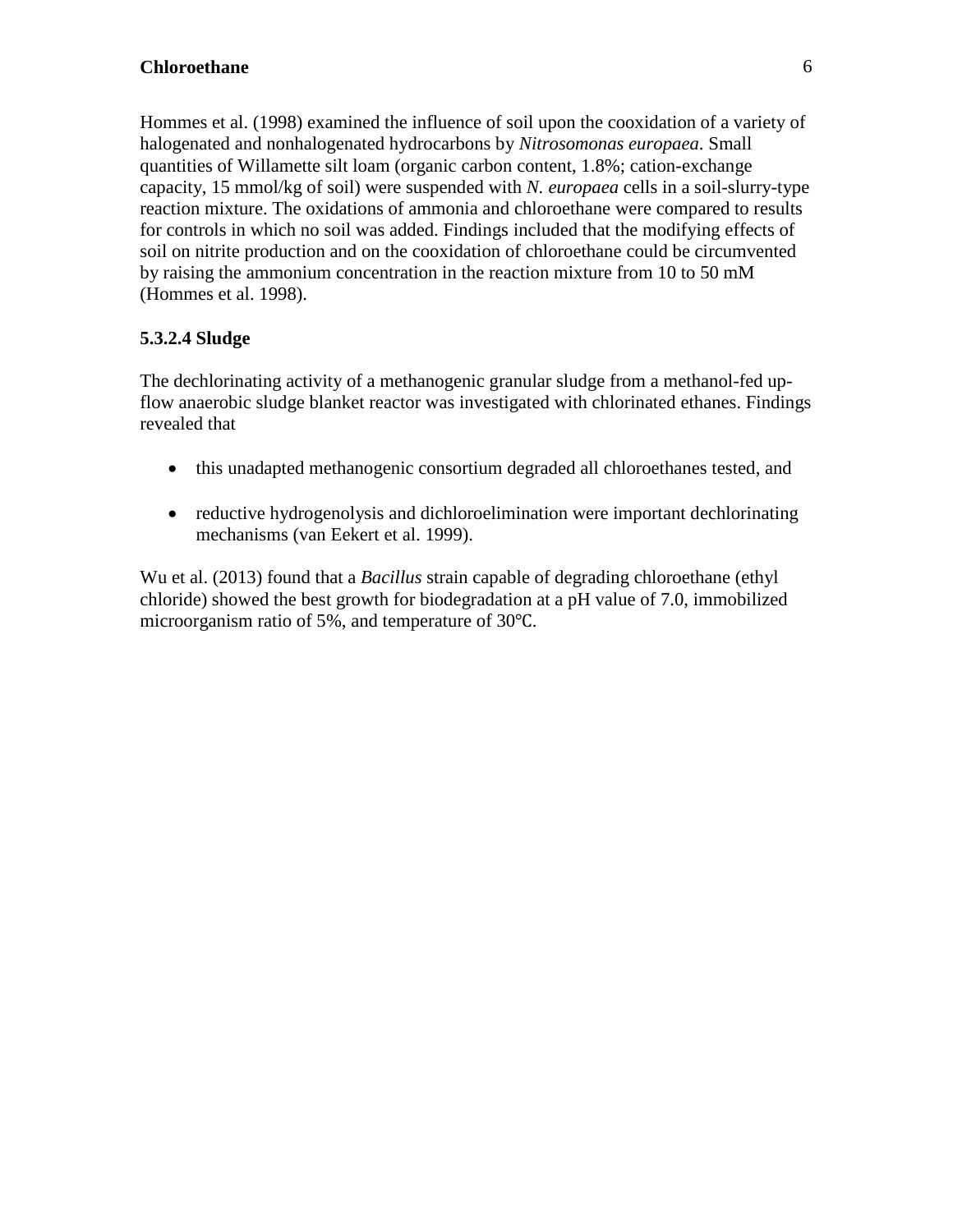# <span id="page-11-1"></span><span id="page-11-0"></span>**5.4 LEVELS MONITORED OR ESTIMATED IN THE ENVIRONMENT 5.4.1 Air**

Barletta et al. (2009) identified chloroethane (ethyl chloride) among a suite of tracer gases (OCS, CH3Cl, 1,2-dichloroethane, ethyl chloride, and Halon-1211) that scientists can use to trace contaminants originating in China to determine if they might be moving with wind currents into the U.S., becoming a source of U.S. population exposure.

## <span id="page-11-2"></span>**6. ANALYTICAL METHODS**

## <span id="page-11-3"></span>**6.1 BIOLOGICAL SAMPLES**

Chloroethane, also known as ethyl chloride, can be confused with ethanol during the analyses of blood samples. Chloroethane can coelute with ethanol when headspace gas chromatography is used to try to separate both substances (Laferty 1994). Tarnovski et al. (2009) found similar results when researching a case of sexual asphyxia with drug and volatile substance abuse. They used GC-FID analysis for alcohol.

Kaleemullah et al. (2011) developed and validated a gas chromatography method for low-level detection of residual ethyl chloride in ziprasidone hydrochloride, a psychotropic agent used to treat mental diseases such as schizophrenia.

## <span id="page-11-4"></span>**7. REGULATIONS AND ADVISORIES**

**Immediately Dangerous To Life or Health (IDLH)**. The original (SCP) IDLH for chloroethane (ethyl chloride) was 20,000 ppm, based on human exposure data reported by Davidson (1925) in which 13,000 ppm caused no difficulty in walking or balancing after 21 minutes, but 19,000 ppm caused weak analgesia and slight dizziness after 12 minutes (NIOSH 2011). The revised IDLH for ethyl chloride is 3,800 ppm based strictly on safety considerations, *i.e.,* being 10% of the lower explosive limit of 3.8% (NIOSH 2014).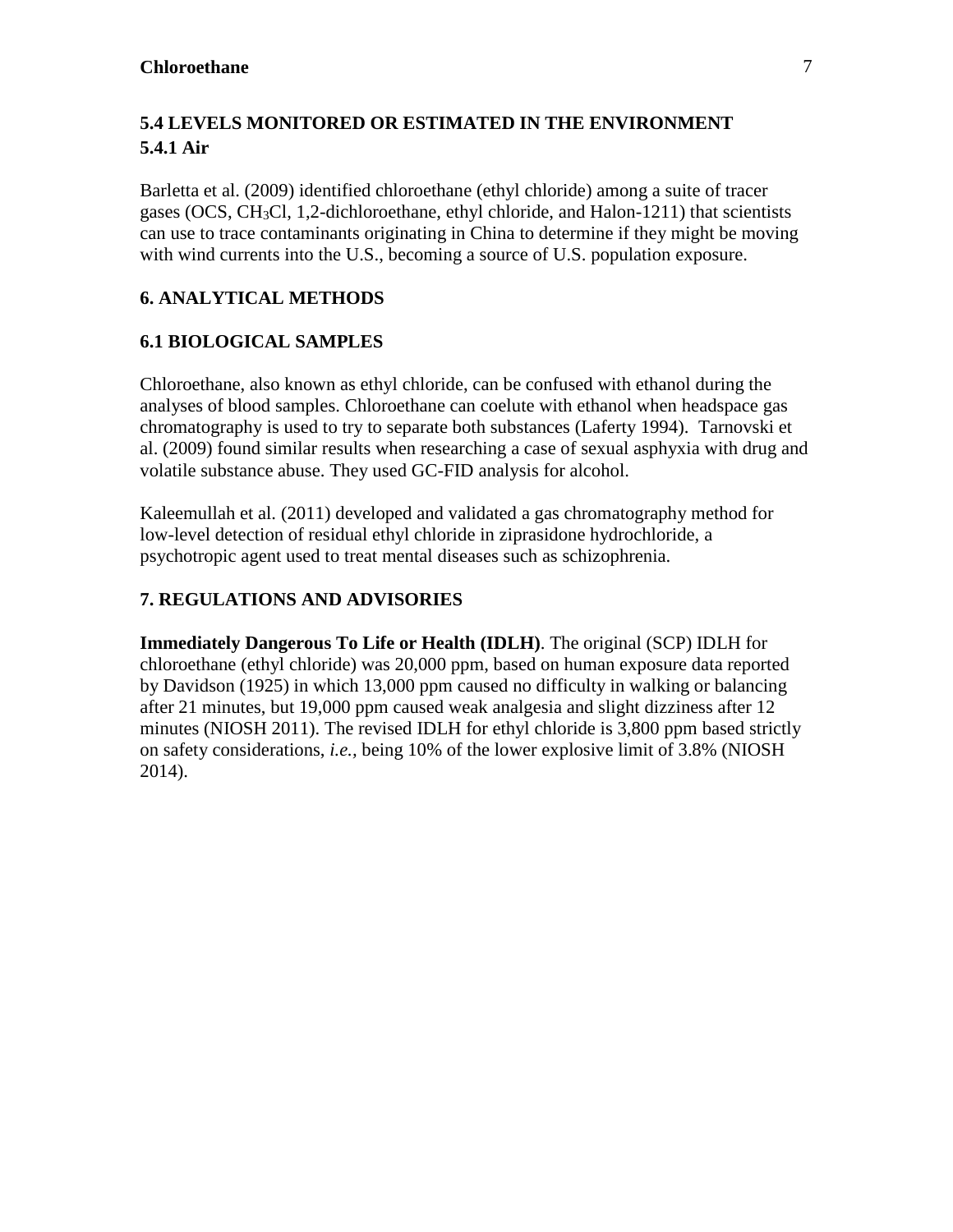| <b>Agency</b><br><b>INTERNATIONAL</b>                                             | <b>Description</b>                                                   | <b>Information</b>                      | <b>References</b>                            |
|-----------------------------------------------------------------------------------|----------------------------------------------------------------------|-----------------------------------------|----------------------------------------------|
| <b>IARC</b>                                                                       | Carcinogenic classification                                          | Group $3^a$                             | IARC (1991),<br>IARC (1999)                  |
| <b>NATIONAL</b><br><b>Regulations:</b><br>a. Air:                                 |                                                                      |                                         |                                              |
| <b>OSHA</b>                                                                       | Permissible Exposure Limit<br>(PEL) - Time Weighted Average<br>(TWA) | $1,000$ ppm<br>$(2,600 \text{ mg/m}^3)$ | <b>OSHA</b> (2015)                           |
| b. Other:                                                                         |                                                                      |                                         |                                              |
| <b>EPA</b>                                                                        | <b>Reportable Quantity</b><br>Required Reporting Under Title         | 45.4 kg (100 lb)                        | EPA (2015b)                                  |
|                                                                                   | <b>III SARA</b>                                                      | Yes                                     | EPA (2015c)                                  |
|                                                                                   | Designated as a hazardous<br>substance                               | N <sub>o</sub>                          | EPA (2015a)                                  |
| <b>Guidelines:</b>                                                                |                                                                      |                                         |                                              |
| a. Air:<br><b>ACGIH</b>                                                           | TLV-TWA (skin)                                                       | 100 ppm (264)<br>$mg/m^3$ )             | <b>ACGIH (2016)</b><br><b>TOXLINE</b> (2001) |
|                                                                                   | Carcinogenic Classification                                          | Group $A3^b$                            | <b>ACGIH (2016)</b>                          |
| <b>EPA</b>                                                                        | RfC (inhalation)                                                     | $10 \text{ mg/m}^3$ (4<br>ppm)          | <b>TOXLINE (2001)</b><br>EPA (1991)          |
| b. Water:<br><b>EPA</b><br><b>MCLG</b><br><b>MCL</b><br><b>Health Advisories:</b> |                                                                      | None listed<br>None listed              | (EPA 2016)<br>(EPA 2016)<br>(EPA 2016)       |
|                                                                                   | 1-day (child)<br>10-day (child)                                      | None listed<br>None listed              |                                              |
|                                                                                   | Longer Term (child and<br>adult)                                     | None listed                             |                                              |
|                                                                                   | Lifetime                                                             | None listed                             |                                              |
|                                                                                   | <b>DWEL</b>                                                          | None listed                             | (EPA 2016)                                   |
| b. Other:<br><b>ACGIH</b>                                                         | <b>Biological Exposure Index</b>                                     | None listed                             | <b>ACGIH (2016)</b><br><b>TOXLINE</b> (2001) |
| <b>EPA</b><br><b>STATE</b>                                                        | RfD (oral)                                                           | None listed                             | EPA (2016)                                   |
| Regulations:<br>a. Air:                                                           |                                                                      |                                         |                                              |
| California                                                                        | 8-hour TWA<br>(ST) STEL, (C) Ceiling                                 | $(C)$ 25 ppm                            | Cal/OSHA(2015)                               |

# **TABLE 7-1. Regulations and Guidelines Applicable to Chloroethane**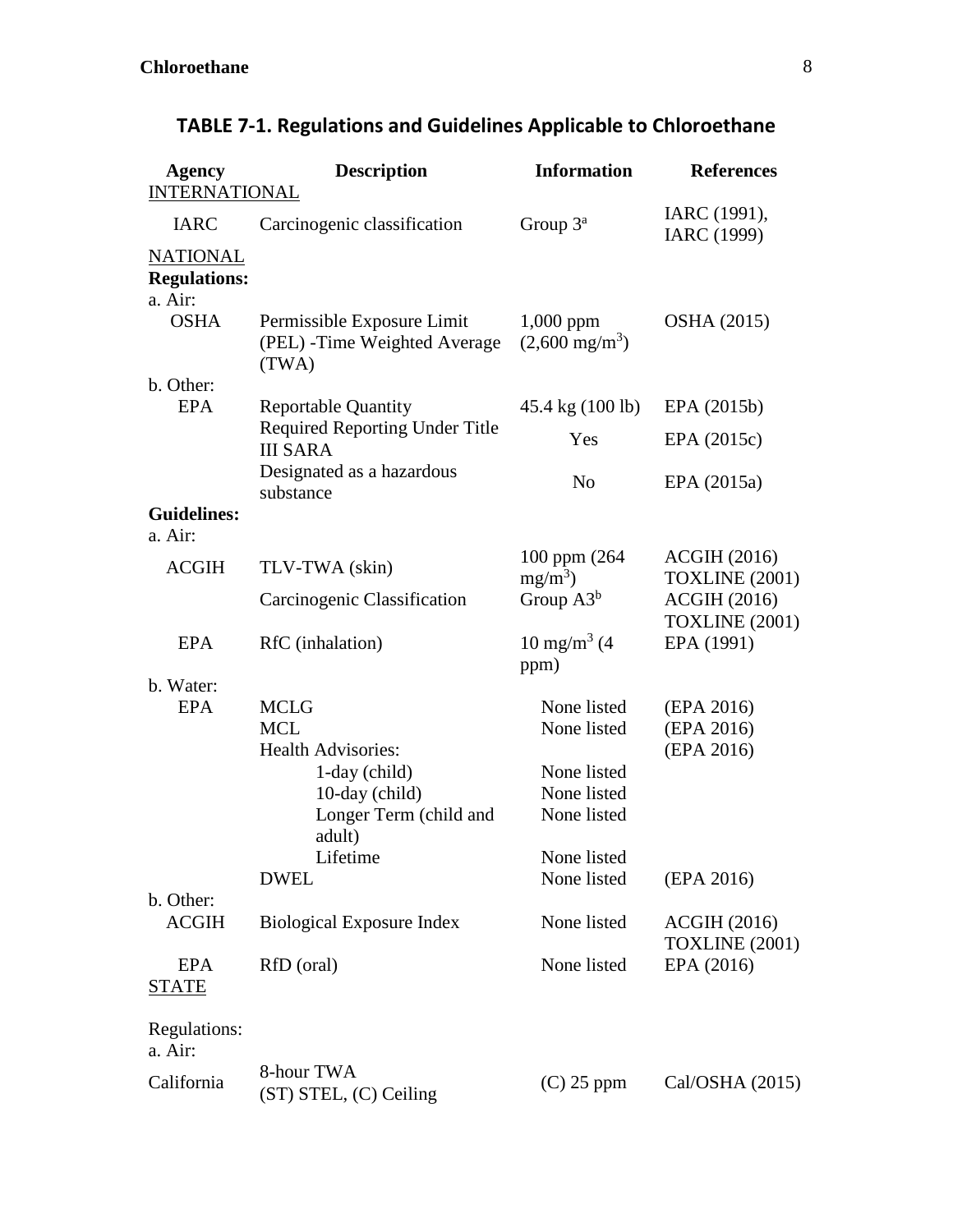a IARC - Chloroethane *is not classifiable as to its carcinogenicity to humans* (Group 3)

<sup>b</sup>ACGIH Group A3: Animal carcinogen of unknown relevance to humans

ACGIH = American Conference of Governmental Industrial Hygienists

DWEL = Drinking Water Equivalent Level

EPA = Environmental Protection Agency

IARC = International Agency for Research on Cancer

MCL = Maximum Contaminant Level

MCLG = Maximum Contaminant Level Goal

NATICH = OSHA = Occupational Safety and Health Administrations

RfC = Reference concentration

RfD = Reference Dose

SARA = Superfund Amendments and Reauthorization Act

TLV-TWA = Threshold Limit Value-Time-Weighted Average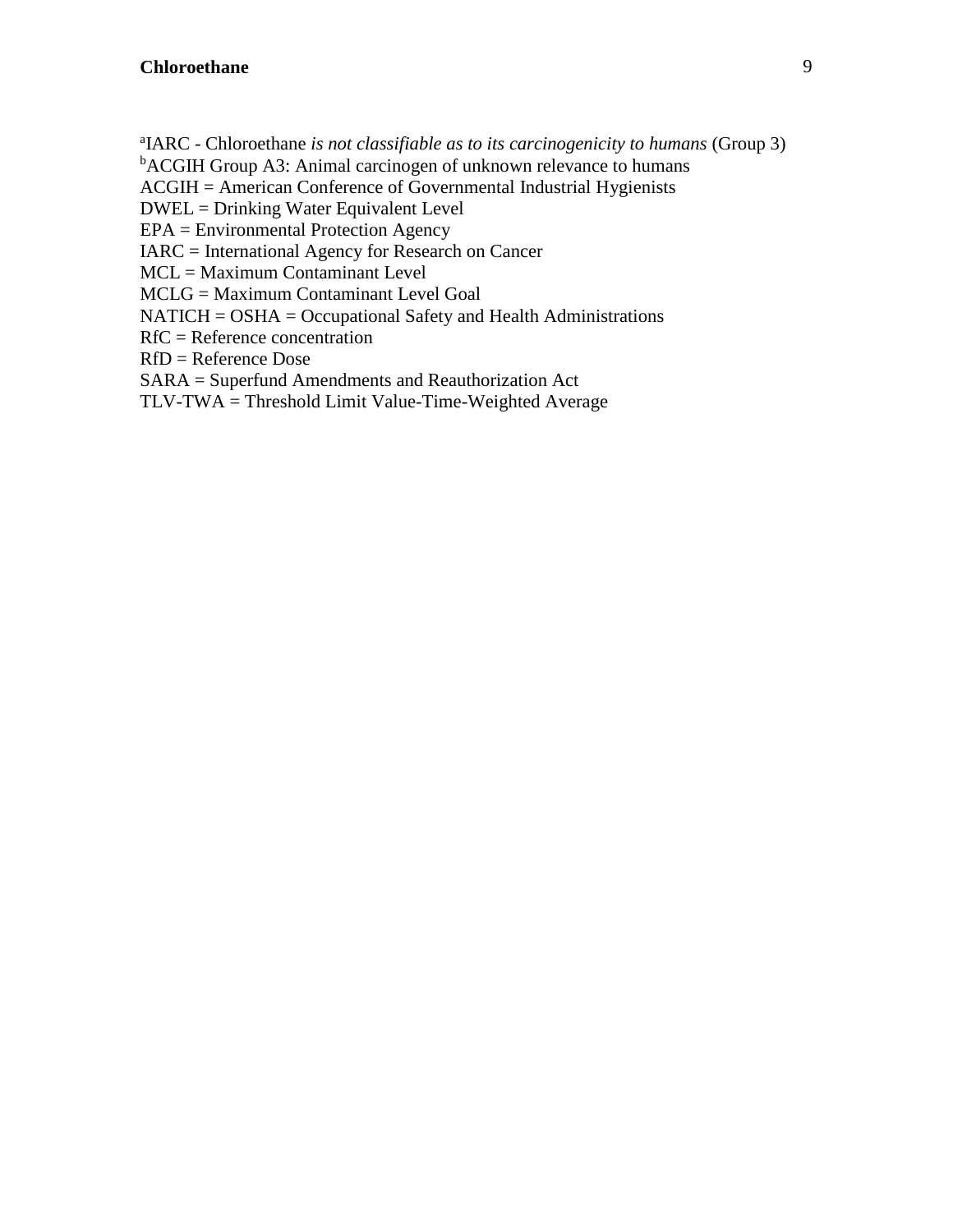#### **8. REFERENCES**

- <span id="page-14-0"></span>ACGIH. 2016. Ethyl Chloride Threshold Limit Values for Chemical Substances and Biological Exposure Indices. 7th ed. Cincinatti, OH: American Conference of Governmental Industrial Hygienists. p. Available at:<https://goo.gl/5ywg4M>
- Barletta B, Meinardi S, Simpson IJ, et al. 2009. Characterization of volatile organic compounds (VOCs) in Asian and north American pollution plumes during INTEX-B: identification of specific Chinese air mass tracers. Atmos Chem Phys 9(14):5371-88. Available at: [https://dx.doi.org/10.5194/acp-9-5371-2009.](https://dx.doi.org/10.5194/acp-9-5371-2009)
- Braden GC, Brice AK, Hankenson FC. 2015. Adverse Effects of Vapocoolant and Topical Anesthesia for Tail Biopsy of Preweanling Mice. J Am Assoc Lab Anim Sci 54(3):291-8. Available at: [http://goo.gl/cFNZ6o.](http://goo.gl/cFNZ6o)
- Broussard LA, Broussard AK, Pittman TS, et al. 2000. Death due to inhalation of ethyl chloride. J Forensic Sci 45(1):223-5. Available at: [https://dx.doi.org/10.1520/JFS14666J.](https://dx.doi.org/10.1520/JFS14666J)
- Cal/OSHA. 2015. Permissible Exposure Limits for Chemical Contaminants. Subchapter 7. General Industry Safety Orders. Group 16. Control of Hazardous Substances. §5155. Airborne Contaminants. California Occupational Safety and Health Regulations (CAL/OSHA). Available at: [http://goo.gl/4dK4MG.](http://goo.gl/4dK4MG)
- Cho H-G and Andrews L. 2013. Infrared Spectra of Manganese Insertion, Vinyl, and Cyclic Complexes Prepared in Reactions of Laser-Ablated Mn Atoms with Methane, Ethane, Ethyl Chloride, and 1,2-Dichloroethane. Organometallics 32(12):3458-68. Available at: [http://dx.doi.org/10.1021/om400217w.](http://dx.doi.org/10.1021/om400217w)
- Davidson BM. 1925. Studies of Intoxication V. The Action of Ethyl Chloride. Journal of Pharmacology and Experimental Therapeutics 26(1):37-42. Available at: [http://goo.gl/BfF7OL.](http://goo.gl/BfF7OL)
- Demarest C, Torgovnick J, Sethi NK, et al. 2011. Acute reversible neurotoxicity associated with inhalation of ethyl chloride: A case report. Clin Neurol Neurosurg 113(10):909-10. Available at: [https://dx.doi.org/10.1016/j.clineuro.2011.05.004.](https://dx.doi.org/10.1016/j.clineuro.2011.05.004)
- Duddleston KN, Arp DJ, Bottomley PJ. 2002. Biodegradation of monohalogenated alkanes by soil NH(3)-oxidizing bacteria. Appl Microbiol Biotechnol 59(4- 5):535-9. Available at: [https://dx.doi.org/10.1007/s00253-002-1031-7.](https://dx.doi.org/10.1007/s00253-002-1031-7)
- EPA. 1991. Ethyl chloride; CASRN 75-00-3. Integrated Risk Information System (IRIS). U.S. Environmental Protection Agency. Available at: [http://goo.gl/mkaWoV.](http://goo.gl/mkaWoV)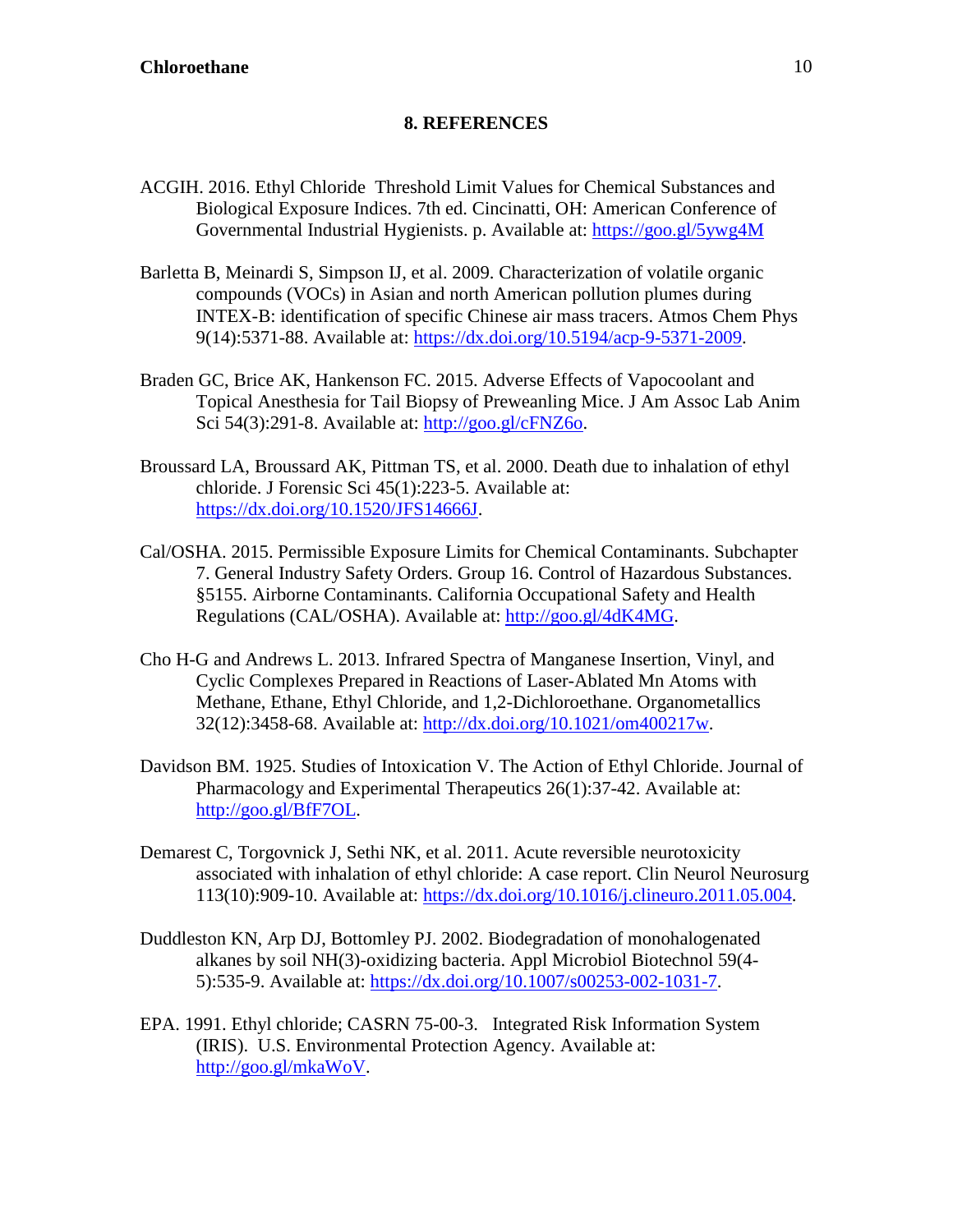- EPA. 2015a. Designation of hazardous substances. Table 116.4A—List of Hazardous Substances. U.S. Environmental Protection Agency. p. 144-52. Available at: [https://goo.gl/eFTlxf.](https://goo.gl/eFTlxf)
- EPA. 2015b. Designation of hazardous substances. Table 302.4—List of Hazardous Substances and Reportable Quantities. U.S. Environmental Protection Agency. p. 291-337. Available at: [http://goo.gl/x6Rbjt.](http://goo.gl/x6Rbjt)
- EPA. 2015c. Toxic Chemical Release Reporting: Community Right-To-Know. Chemicals and Chemical Categories to Which this Part Applies. U.S. Environmental Protection Agency. p. 458-97. Available at: [http://goo.gl/lRMLvx.](http://goo.gl/lRMLvx)
- EPA. 2016. Drinking Water Contaminants Standards and Regulations. U.S. Environmental Protection Agency. Available at: [http://goo.gl/Xchgky.](http://goo.gl/Xchgky)
- Fedtke N, Certa H, Ebert R, et al. 1994a. Species differences in the biotransformation of ethyl chloride. I. Cytochrome P450-dependent metabolism. Arch Toxicol 68(3):158-66. Available at: [http://dx.doi.org/10.1007/s002040050049.](http://dx.doi.org/10.1007/s002040050049)
- Fedtke N, Certa H, Ebert R, et al. 1994b. Species differences in the biotransformation of ethyl chloride. II. GSH-dependent metabolism. Arch Toxicol 68(4):217-23. Available at: [http://dx.doi.org/10.1007/s002040050060.](http://dx.doi.org/10.1007/s002040050060)
- Finch CK and Lobo BL. 2005. Acute inhalant-induced neurotoxicity with delayed recovery. Ann Pharmacother 39(1):169-72. Available at: [https://dx.doi.org/10.1345/aph.1E159.](https://dx.doi.org/10.1345/aph.1E159)
- Gal-Oz A, Kivity S, Shacham Y, et al. 2015. Prevention of pruritus with ethyl-chloride in skin prick test: a double-blind placebo-controlled prospective study. Allergy, Asthma & Clinical Immunology 11(1):1-5. Available at: [http://dx.doi.org/10.1186/s13223-015-0091-z.](http://dx.doi.org/10.1186/s13223-015-0091-z)
- Gargas ML, Sweeney LM, Himmelstein MW, et al. 2008. Physiologically based pharmacokinetic modeling of chloroethane disposition in mice, rats, and women. Toxicol Sci 104(1):54-66. Available at: [https://dx.doi.org/10.1093/toxsci/kfn064.](https://dx.doi.org/10.1093/toxsci/kfn064)
- Holder J. 2008. Analysis of chloroethane toxicity and carcinogenicity including a comparison with bromoethane. Toxicol Ind Health 24(10):655-75. Available at: [https://dx.doi.org/10.1177/0748233708100371.](https://dx.doi.org/10.1177/0748233708100371)
- Hommes NG, Russell SA, Bottomley PJ, et al. 1998. Effects of soil on ammonia, ethylene, chloroethane, and 1, 1, 1-trichloroethane oxidation by *Nitrosomonas europaea*. Appl Environ Microbiol 64(4):1372-8. Available at: [https://goo.gl/y3IJYf.](https://goo.gl/y3IJYf)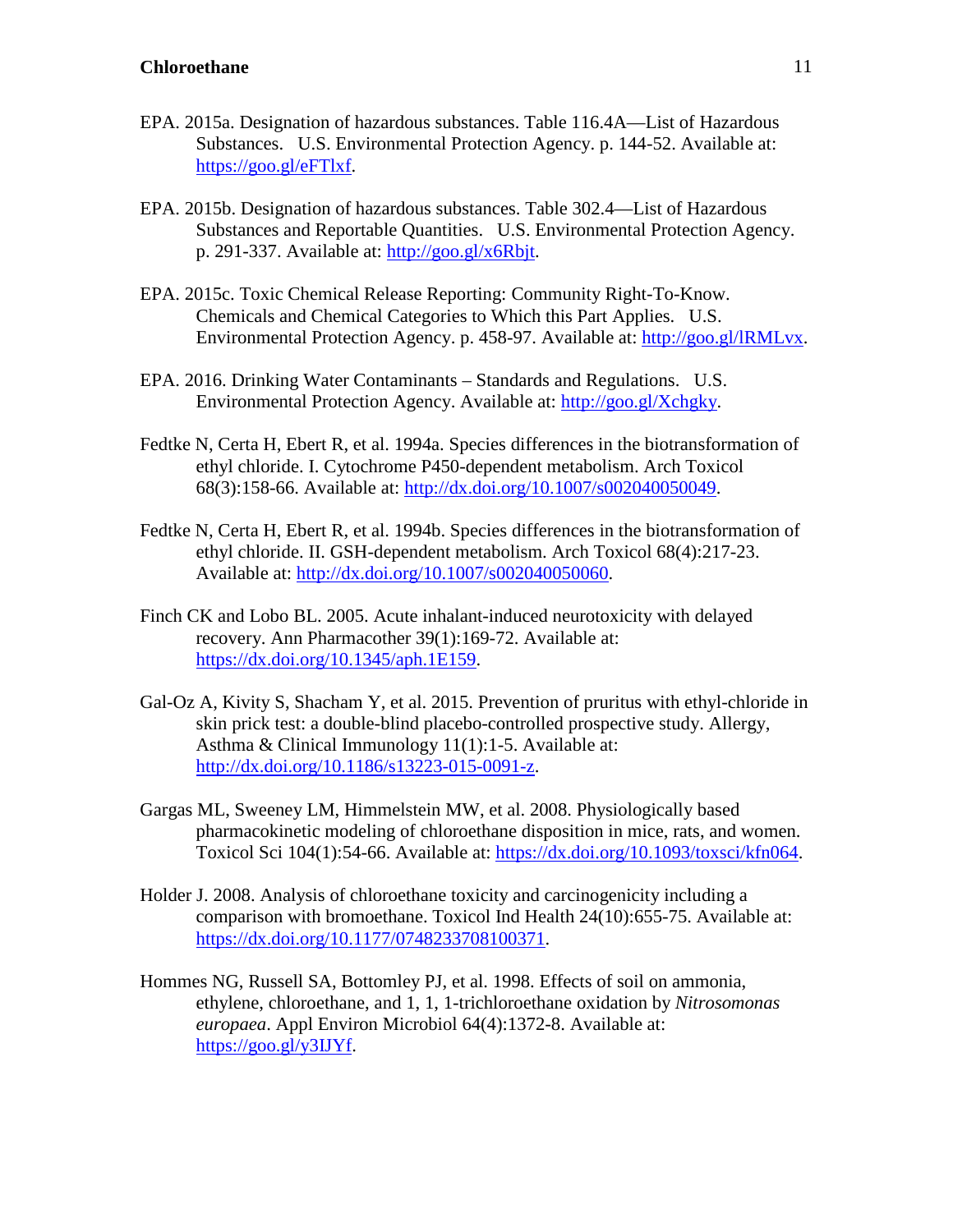- Hopkins PM. 2011. Malignant hyperthermia: Pharmacology of triggering. Br J Anaesth 107(1):48-56. Available at: [https://dx.doi.org/10.1093/bja/aer132.](https://dx.doi.org/10.1093/bja/aer132)
- IARC. 1991. Chlorinated Drinking-Water; Chlorination By-products; Some Other Halogenated Compounds; Cobalt and Cobalt Compounds: Chlroethane. IARC Monogr Eval Carcinog Risks Hum 52:315-35. Available at: [https://goo.gl/qxJHs2.](https://goo.gl/qxJHs2)
- IARC. 1999. Re-evaluation of Some Organic Chemicals, Hydrazine and Hydrogen Peroxide: Chloroethane. IARC Monogr Eval Carcinog Risks Hum 71:1345-9. Available at: [https://goo.gl/rBhjpG.](https://goo.gl/rBhjpG)
- Kaleemullah T, Ahmed M, Sharma HK, et al. 2011. Development and validation of gas chromatography method for low level detection of residual Methyl chloride, Ethyl chloride and Isopropyl chloride in Ziprasidone hydrochloride. Der Pharma Chem 3(6):390-9. Available at: [https://goo.gl/57P4lW.](https://goo.gl/57P4lW)
- Laferty P. 1994. Ethyl chloride: Possible misidentification as ethanol. J Forensic Sci 39:262-. Available at: [https://dx.doi.org//10.1520/JFS13595J.](https://dx.doi.org/10.1520/JFS13595J)
- Moon YE and Kim SH. 2014. Effects of ethyl chloride spray on pain and parameters of needle electromyography in the upper extremity. Am J Phys Med Rehabil 93(10):869-75. Available at: [https://dx.doi.org/10.1097/PHM.0000000000000106.](https://dx.doi.org/10.1097/PHM.0000000000000106)
- NIOSH. 2011. NIOSH Pocket Guide to Chemical Hazards. Available at: [http://goo.gl/8B4mSt.](http://goo.gl/8B4mSt) Retrieved December 8, 2015,
- NIOSH. 2014. Ethyl chloride. Available at: [http://goo.gl/5p7Fs8.](http://goo.gl/5p7Fs8) Retrieved December 4, 2014,
- NTP. 1989. Toxicology and carcinogenesis studies of chloroethane (ethyl chloride) (CAS No. 75-00-3) in F344/N rats and  $B6C3F<sub>1</sub>$  mice (inhalation studies). Technical Report Series 346. National Toxicology Program. Available at: [https://goo.gl/W3j0a4.](https://goo.gl/W3j0a4)
- OSHA. 2015. Occupational Safety and Health Standards. Toxic and Hazardous Substances. Table Z–1—Limits for Air Contaminants. 29 CFR 19 10.1000:7-19. Available at: [http://goo.gl/GDJLZa.](http://goo.gl/GDJLZa)
- Picut CA, Aoyama H, Holder JW, et al. 2003. Bromoethane, chloroethane and ethylene oxide induced uterine neoplasms in B6C3F1 mice from 2-year NTP inhalation bioassays: pathology and incidence data revisited. Exp Toxicol Pathol 55(1):1-9. Available at: [https://dx.doi.org/10.1078/0940-2993-00303.](https://dx.doi.org/10.1078/0940-2993-00303)